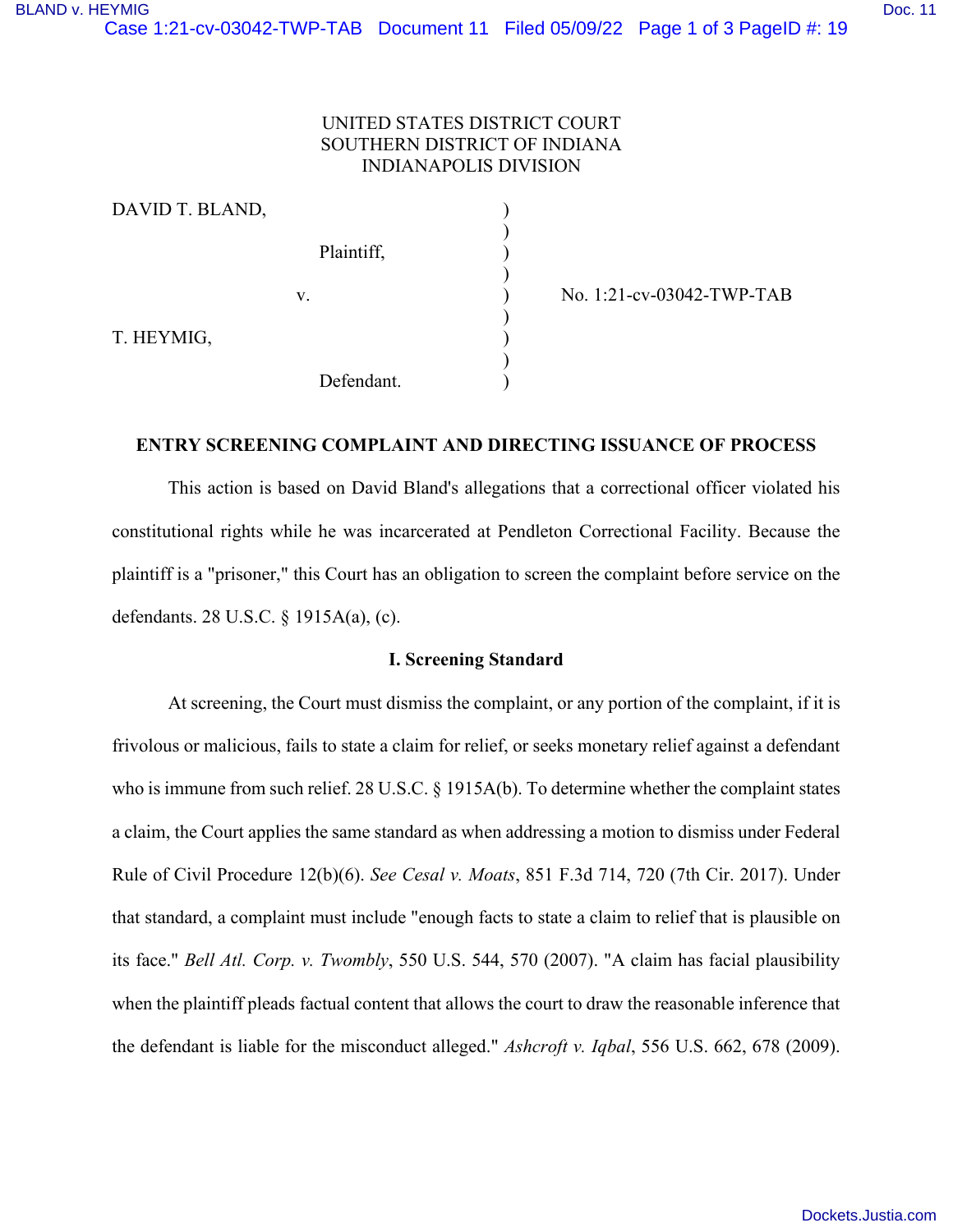The Court construes the *pro se* complaint liberally and holds it to a "less stringent standard than formal pleadings drafted by lawyers." *Cesal*, 851 F.3d at 720.

#### **II. The Complaint**

Mr. Bland asserts claims for damages against one defendant—Officer Heymig—based on the following allegations.

Mr. Bland and other inmates once harassed Officer Heymig after he was unable to open their cell doors one morning. Several months later, in September 2020, Officer Heymig wrote a conduct report falsely accusing Mr. Bland of having a sexual relationship with another inmate. Mr. Bland was acquitted of the disciplinary charge, and he filed a grievance accusing Officer Heymig of misconduct.

After Mr. Bland filed his grievance, Officer Heymig spread false rumors that Mr. Bland was involved in a sexual relationship with another inmate. Officer Bland's hope was that Mr. Bland would request protective custody and move into a different housing unit. Based on these rumors, though, another inmate attempted to stab Mr. Bland in November 2020, and both he and Mr. Bland were sent to disciplinary segregation for fighting.

### **III. Discussion of Claims**

This action **will proceed** with First and Eighth Amendment claims against Officer Heymig pursuant to 42 U.S.C. § 1983. The First Amendment claim will be based on the theory that Officer Heymig retaliated against Mr. Bland for pursuing a grievance. The Eighth Amendment claim will be based on the theory that Officer Heymig intentionally exposed Mr. Bland to a serious risk of harm.